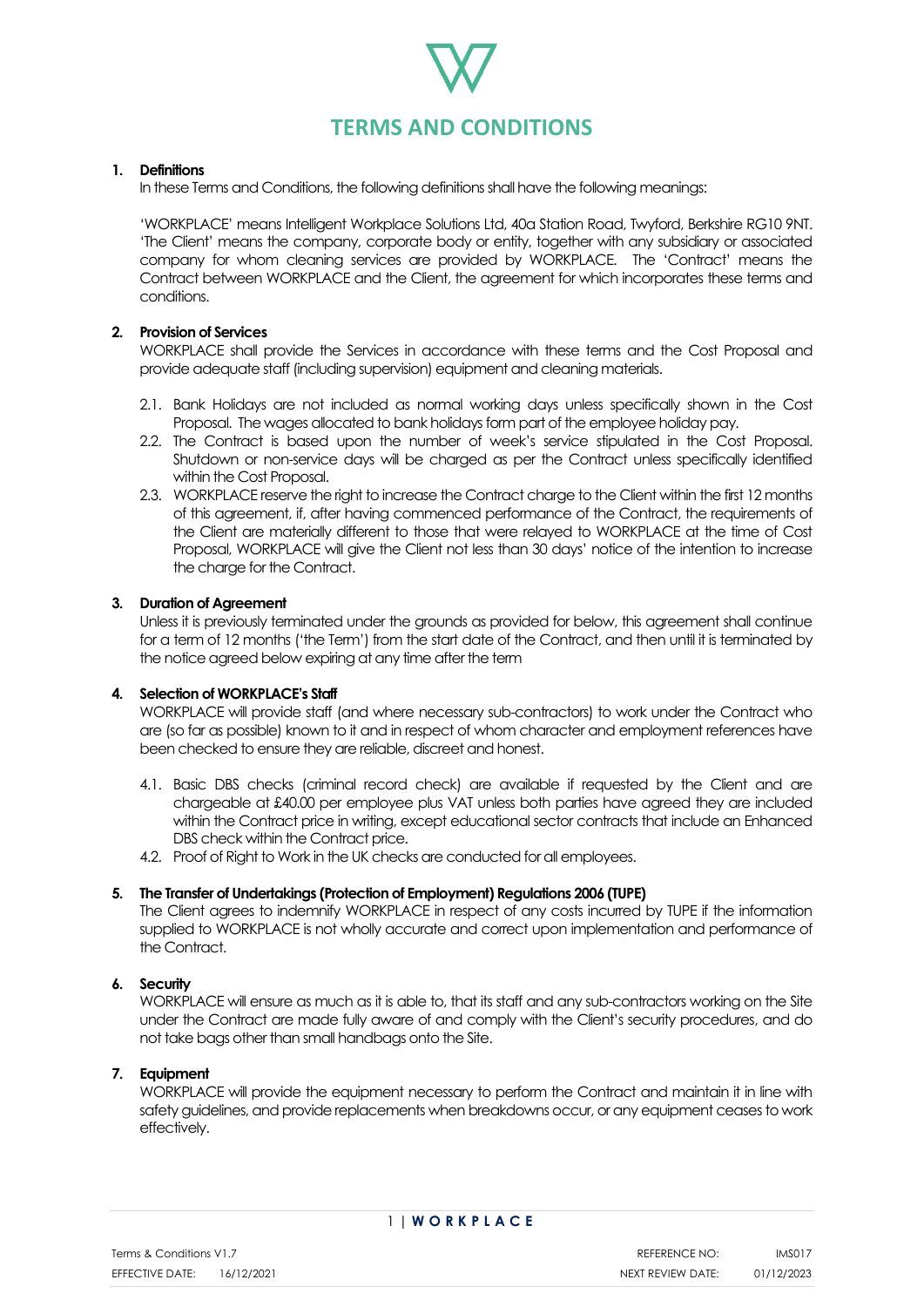

# **8. Storage Space**

The Client shall provide adequate and secure space at the Site for the storage of the WORKPLACE's equipment and materials.

# **9. Premises**

WORKPLACE shall require access to the Client premises in order to perform the Contract. Should access to all or any part of the Client premises not be granted, WORKPLACE shall be under no obligation to carry out the Contract as agreed.

9.1. From time to time and after obtaining the Client's consent, a sub-contractor of WORKPLACE may require access to the Client premises. In the event of the sub-contractor not being able to gain the required access, WORKPLACE will charge to the Client the quoted amount as specified for the works that were therefore unable to be performed.

#### **10. New Premises**

If the Client moves to another Site or alters the Premises on the Site and gives WORKPLACE full details of the new, additional or altered Premises, WORKPLACE will provide a new or varied schedule specifying the work to be done and a Cost Proposal for a revised Contract Charge, and if accepted by the Client, the Contract will continue in force as altered.

#### **11. Safe Premises**

The Client warrants that the Premises, and any equipment and chemicals if provided by the Client are safe for work and comply with all Statutory Requirements for the health and safety at work for WORKPLACE's employees. WORKPLACE may refuse to permit its staff to work in the Premises or any part of them if WORKPLACE reasonably considers that they may be exposed to undue risk or danger.

#### **12. WORKPLACE's Health and Safety Policy**

WORKPLACE acknowledges that it is under a duty to ensure so far as reasonably practicable the health, safety and welfare at work of all its employees and other persons who are affected by its business activities. So far as it affects its staff who work under the Contract, WORKPLACE undertakes with the Client that (without limiting its duties to them) it will:

- 12.1. safeguard their health, safety and welfare at work under the Contract
- 12.2. bring to their notice the safety policies of both WORKPLACE and the Client
- 12.3. provide all necessary information, training and supervision in safe working practices and the need to work safely; and
- 12.4. have regard for the health and safety of those not employed by WORKPLACE but who may be affected by WORKPLACE's work under the Contract.

#### **13. Client Complaints**

- 13.1. Above and beyond the methods set out with the Client at the WORKPLACE Hand Over & Help Me meeting, dealing with any day-to-day service issues, any complaint of a fundamental nature about the performance of the Contract must be made to WORKPLACE within 2 working days of occurrence and WORKPLACE will take all necessary action, without cost to the Client to investigate and (unless it reasonably considers that the complaint was not justified) take any necessary remedial action.
- 13.2. Any complaint must be made either by:
- 13.3. e-mail t[o helpme@workplace.co.uk](mailto:helpme@workplace.co.uk) or;
- 13.4. by registered post to our offices.
- 13.5. In the absence of complaint, it will be assumed that the Client is satisfied with WORKPLACE's performance of the Contract.

### **14. Credits**

Credits as agreed by WORKPLACE for non-conformance or non-performance of the Contract shall be for the wage element of the Contract costs as identified in the Cost Proposal.

#### **15. Payment**

Contracts with a quoted annual cost of £5000 or less, net of VAT, will be payable by the Client by means of Standing Order to WORKPLACE, that the Client must have set up prior to the commencement of the **Contract**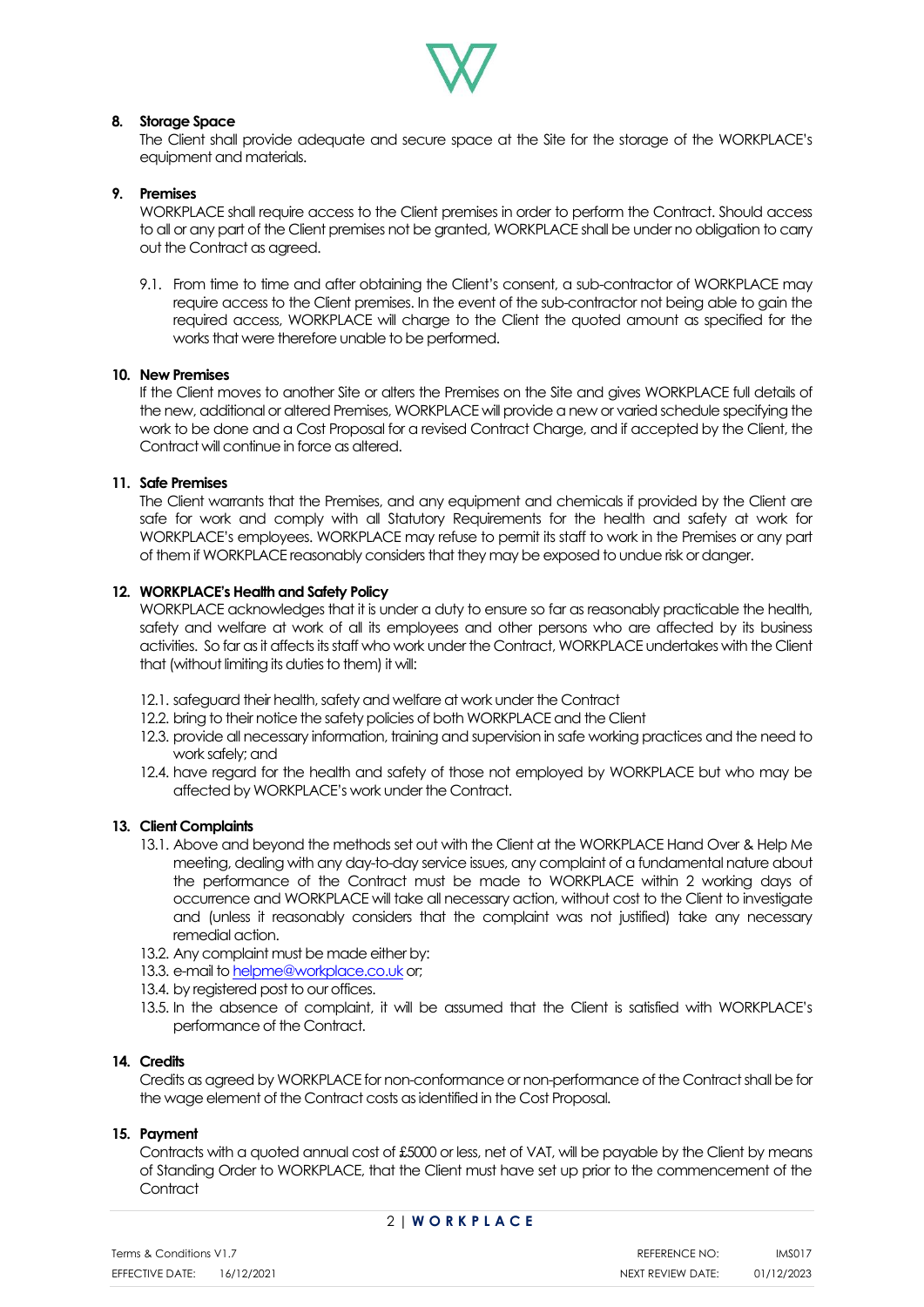

# **On all other Contracts:**

- 15.1. The Client shall pay all invoices not later than 30 days after deemed receipt by the Client.
- 15.2. Any queries concerning an invoice must be received by WORKPLACE within 30 days of the date of the invoice, failing which the Client shall be deemed to have accepted the correctness of the invoice in all respects
- 15.3. All invoices are inclusive of VAT which is payable in addition to all quoted prices
- 15.4. Any bank charges incurred by WORKPLACE due a Client's cheque being returned unpaid will be passed on to the Client at a rate of £30 per cheque.

#### **16. Annual Increase in Charge**

WORKPLACE will increase the amount charged for the Contract by 2.5% at the date of the first anniversary of the start date of the Contract, and at a rate of 2.5% at the same date every 12 months thereafter

16.1. WORKPLACE may additionally increase the amount charged for the Contract to the client, if Government legislation, law or statute comes in to effect that directly impacts WORKPLACE's costs of performing the Contract, including, but not limited to Employment Legislation relating to the Working Time Directive or the Living Wage, unless the relevant legislation, statute or law was published or known about at the commencement date of the Contract. WORKPLACE will give the Client not less than 30 days' notice of the intention to increase the charge for the Contract pursuant to this Clause

#### **17. Interest on late payments**

If the Client fails to pay an invoice in respect of the Contract on the due date of payment, the Client shall pay interest on them at the rate of 3% per annum plus the base rate from time to time of National Westminster Bank calculated on a day-to-day basis until payment is received.

#### **18. Suspension of performance**

Failure by the Client to pay invoices rendered in respect of the Contract within 30 days of due date or to comply with any of its other obligations under the Contract shall constitute sufficient cause for WORKPLACE to suspend or terminate service under the Contract until the Contract charges and interest on them have been paid in full and the Client's other obligations have been complied with in full. In this event WORKPLACE reserves the right to continue to invoice the Contract charges in full.

#### **19. Termination by notice**

The Client or WORKPLACE may terminate this agreement by giving not less than 3 months' notice, expiring no earlier than the end of the Term, unless termination by the Client is for reason of taking the cleaning operation in-house, in which case 6 months' notice of termination from the Client will be required. Termination by WORKPLACE may be given in writing to the Client's Registered Office. Termination by the client shall be given by the following means:

- 19.1. in writing by registered post to our offices, or
- 19.2. by e-mail t[o helpme@workplace.co.uk](mailto:helpme@workplace.co.uk)

#### **20. Grounds for Termination**

Either Party may terminate this agreement without prior notice if the other:

- 20.1. makes any assignment of its business for the benefit of creditors
- 20.2. has a receiver, administrative receiver or similar officer appointed of all or part of its property
- 20.3. becomes bankrupt or goes into liquidation (except with the other's consent) for the purpose of amalgamation or reconstruction; or
- 20.4. commits a breach of this agreement and fails to remedy it within 30 days after written notice requiring it to be remedied.

#### **21. Redundancy on premature termination**

With exception of termination on the grounds as set out at Clause 20, if the Client terminates the Contract without notice or with less notice than is agreed, the Client agrees to compensate WORKPLACE in full on demand for contractual pay in lieu of notice and statutory pay and compensation for unfair dismissal for which WORKPLACE becomes liable as a result of the termination.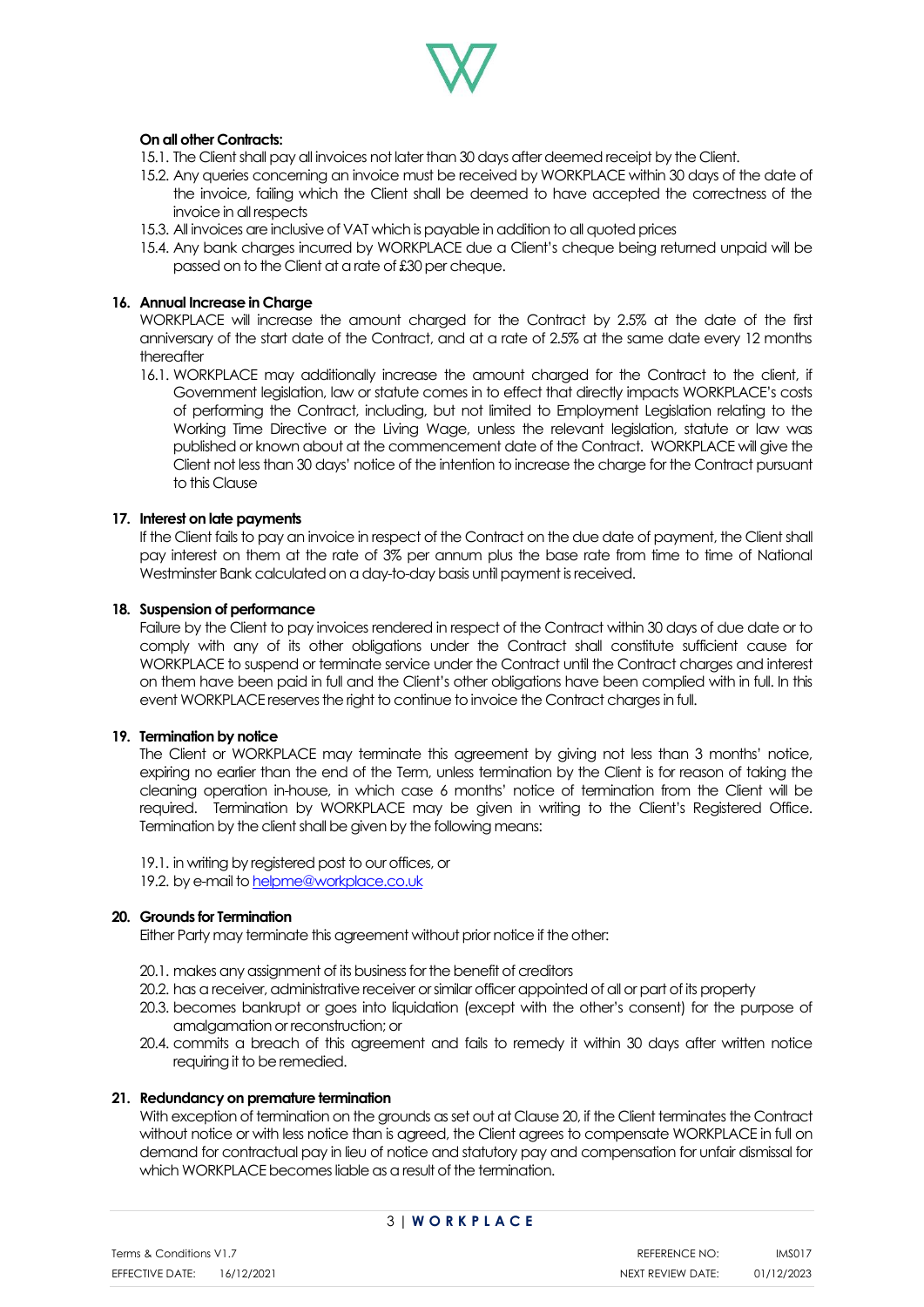

# **22. Liability**

- 22.1. WORKPLACE's total liability in Contract, tort (including negligence or breach of statutory duty) arising in connection with this agreement, shall be limited to, in the case of claims relating to damage to physical property, ten million pounds in total.
- 22.2. Neither party shall be liable to the other under this agreement for loss of profits, revenue, indirect or consequential loss or damage.

# **23. Force Majeure**

Neither party shall be liable for any failure in the performance of any of its obligations under this agreement caused by factors outside its control

### **24. Confidentiality**

In performing the Contract for the Client, all information that is acquired, or that comes to the knowledge of WORKPLACE, it's contractors or agents in connection to the Clients' business, or the Client's customers' business shall be treated by WORKPLACE as confidential, both during and after the ending of this agreement.

#### **25. Variation**

Except as expressly provided for in this agreement, no variation or amendment of this agreement or oral promise or commitment related to it shall be valid unless committed to writing by WORKPLACE and signed on behalf of the Client.

# **26. No assignment**

Neither party to this agreement may, without prior written consent of the other party, assign or dispose of the Contract, part with any interest in it, or grant any lease or license or delegate any of the rights conferred by it.

# **27. Third Parties**

No person other than WORKPLACE and the Client shall acquire any enforceable rights under or in connection with this agreement.

#### **28. General Terms**

These terms and conditions represent the agreement between WORKPLACE and the Client, and are the terms as incorporated into the Contract between both parties. This agreement shall be governed by English law and the party's consent to the exclusive jurisdiction of the English courts in all matters regarding it.

# **29. Modern Slavery**

In respect of anti-slavery and human trafficking laws, in performing their respective obligations under this Agreement, both parties shall:

- 29.1. Take all necessary steps to ensure that slavery and human trafficking is not taking place in any of its supply chains and/or in any part of its business;
- 29.2. Comply with all applicable anti-slavery and human trafficking laws, statutes, regulations and codes from time to time in force including but not limited to the Modern Slavery Act 2015, as amended (the "Modern Slavery Act");
- 29.3. Not engage in any activity, practice or conduct that would constitute an offence under Sections 1, 2 or 4 of the Modern Slavery Act if such activity, practice or conduct were carried out in the UK;

#### **30. Anti-Bribery**

WORKPLACE shall comply with all applicable Laws, statutes and regulations relating to anti-bribery and anti-corruption, including but not limited to the Bribery Act 2010 and the US Foreign Corrupt Practices Act 1977.